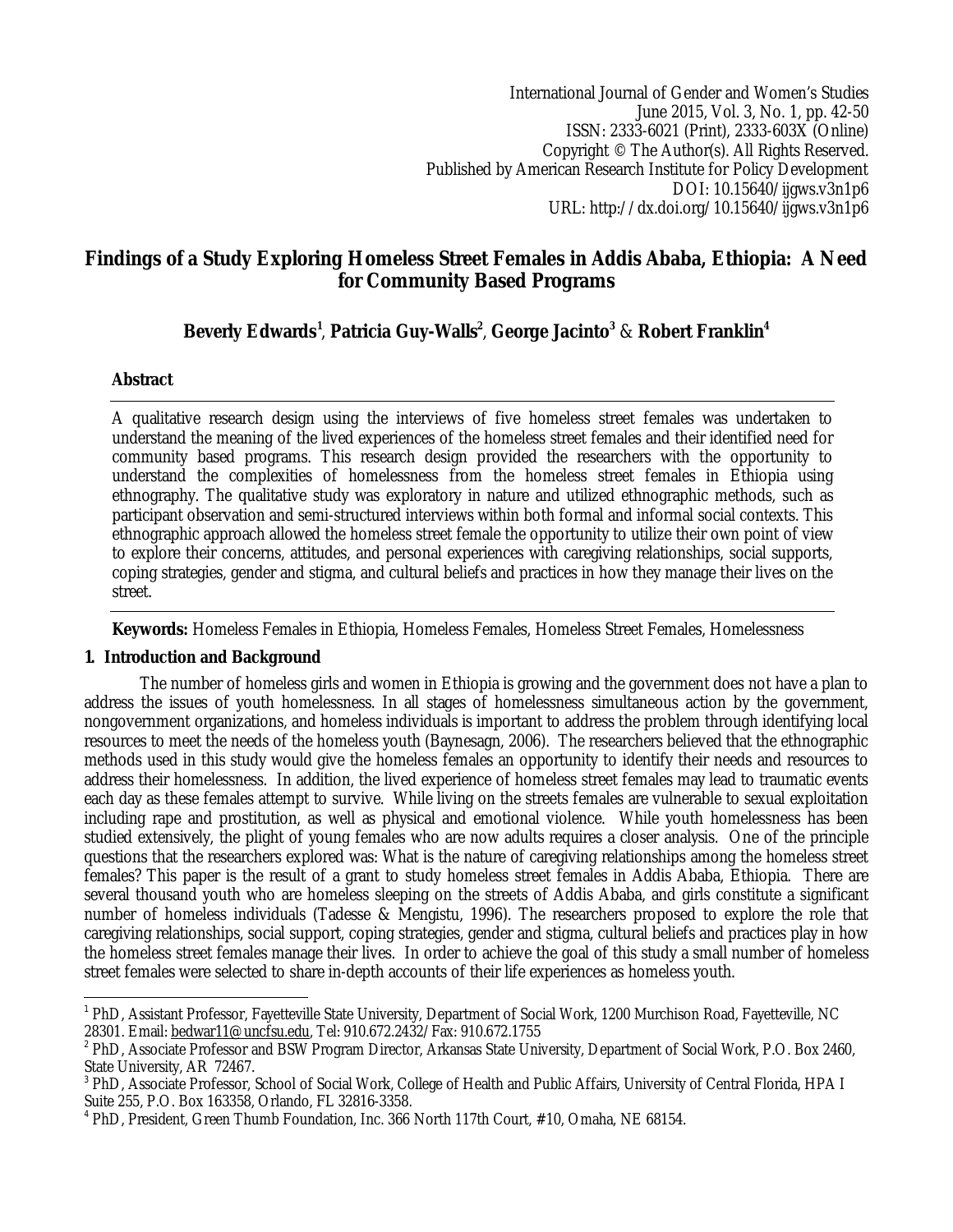## Edwards et al. 43

In order to meet the requirements for the Institutional Review Board approval for the study the researchers made a decision to interview adults about their experience as homeless youth. The number of street children and women in major towns of Ethiopia is rapidly increasing. Most women migrate to Addis Ababa as a means to avoid marriage and to be employed as servants in families. Most of these women become homeless in Addis Ababa (Baynesagn, 2006). Yet problems these individuals face which drive them to street life has not been fully studied. Demographic health surveys in many of the developing countries have shown that, today, boys and girls experience puberty at a younger age than the previous generations (Tadesse & Mengistu, 1996). Consequently, homeless street females are more vulnerable than males and they experience health, social and economic problems. Because of these problems, homeless children are reported to have a high rate of developmental and emotional problems. Street children face these problems at early ages and because of this they may remain disadvantaged throughout their life time due to a lack of experience in a functional family. It is well documented that street girls in particular are also exposed to sexually transmitted infections (STIs), sexual exploitation, rape, prostitution, violence and death. Some of the girls practice prostitution to support them selves which may put them at a higher risk of contracting HIV/AIDS and other STIs (Sorsa, Kidanemariam & Erosie, 2002). The researchers investigated the role that caregiving relationships, social supports, coping strategies, gender and stigma, cultural beliefs and practices play in how the homeless street females manage their lives. This study was accomplished by offering homeless street females the opportunity to tell their stories from their own perspectives. The video and audio taped narratives provided valuable information for a more in depth understanding of this issue and much needed insight for the development of effective interventions to address this major social problem.

There is an ever growing body of research and literature on children's homelessness in developing countries, much of which focuses on street children. Homeless street females can be defined as, "those who lack real homes; live in bad housing; sleep on pavements; lack basic needs (with no access to safe water and sanitation) and lack personal needs (self-determination, dignity, creativity, expression and voice)" (Olufemi, 2000, p. 10). Extreme poverty is a major cause of homelessness for any household type. It is also recognized as a reason for the increasing number of children living and working on the streets. It is cited as the main reason for leaving home by street children, many of whom leave home in order to provide for themselves and take the pressure off their siblings (Korboe, 1996). Early childhood experiences, such as family breakdown, conflict between parents, lack of care and support and bad parental behavior have a significant impact on young children. Children suffer more with parental separation. According to Judith (1994 as cited in Baynesagn, 2006), children whose parents separate are more disadvantaged than children whose parents live together. Children who grow up in single parent households with low emotional care and support are more likely to run away in their teenage years. The existence of such causes as, the unavailability of affordable housing, unemployment, migration, and early childhood experience create potential homeless people. These social problems expose individuals to a higher risk of homelessness. In a study conducted in Zimbabwe, Speak (2005) found that more than 35% of street children left home to earn an income for their families. Street children are not the only ones who experience poverty. Many children who remain in homeless households also experience chronic poverty, but do not leave. Frequently, child homelessness also results from being orphaned. In many countries children have no rights to inherit or own their family homestead. This is problematic for children who lose both parents as the result of complications related to AIDS (Speak, 2005).

Many street children do not have access to proper care, education, psychological support and supervision. Often, orphans and other vulnerable children are forced to work to earn an income. They are exposed to various forms of exploitation, including sexual exploitation. In Addis Ababa, Ethiopia more than 30% of females aged 10-14 are not living with their parents. Twenty percent of this 30% have run away from child marriages. Twelve percent of adolescents aged 10-14 of the 30% not living with their parents are domestic workers with no legal or social support (Speak, 2005). Forty-four percent of people live below the poverty line, lacking basic needs such as food and housing; the majority of those are women and children (Ethiopian Economic Association as cited in Cross Catholic Organization, 2009). The average woman has more than six children, and more than 40 percent of these women have their first child before they are 19 years old (World Bank as cited in Cross Catholic Organization, 2009). Literacy among women is about 26 percent, compared to 41 percent among men (USAID as cited in Cross Catholic Organization, 2009). Only half of the females attend primary school, while primary school attendance among males is 72 percent (Ethiopian Economic Association as cited in Cross Catholic Organization, 2009).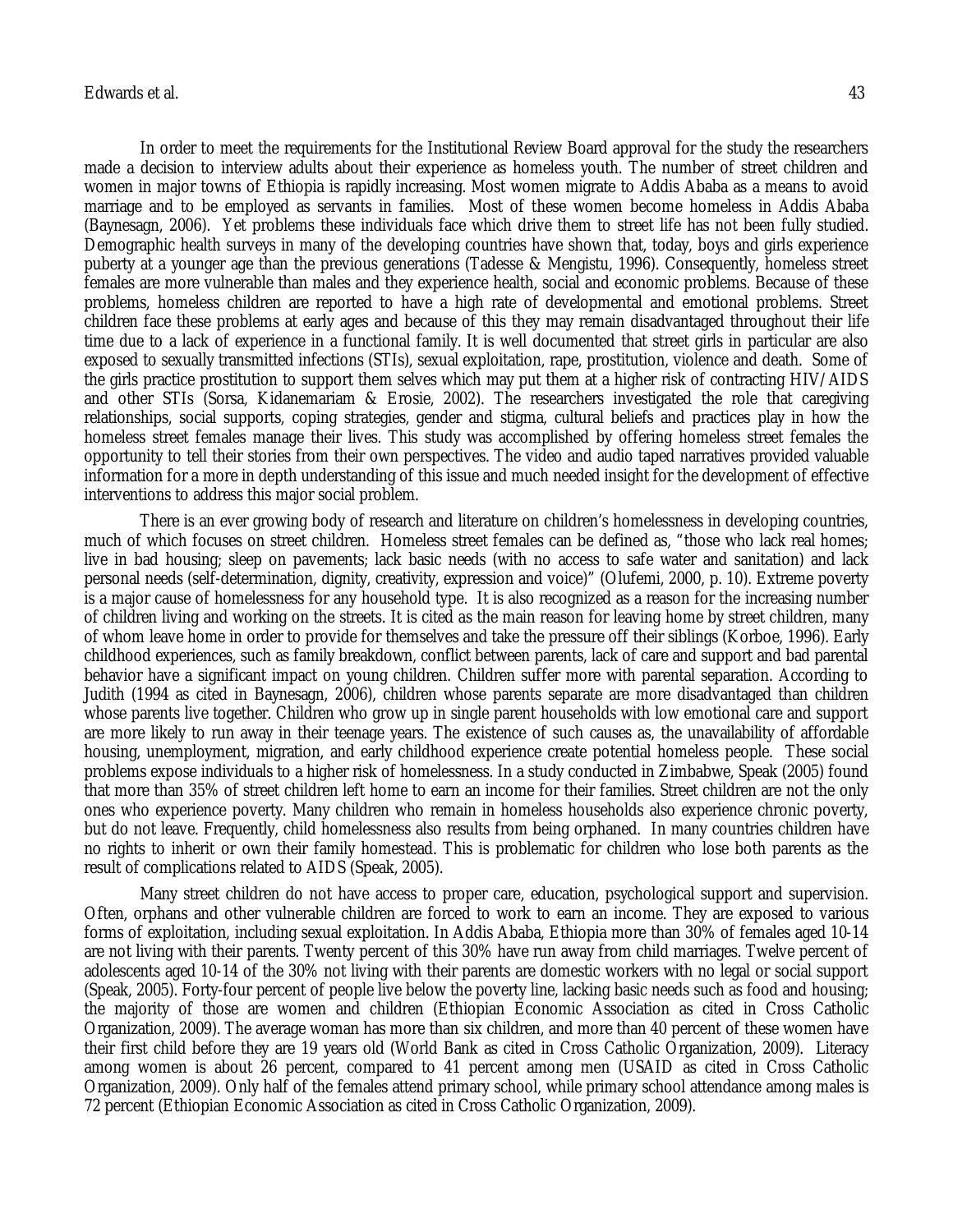Women in Ethiopia are no strangers to inequality. It permeates every aspect of their lives. They did not learn to read because they had to stay at home and help their mothers. They are fired from their job after missing a day to care for their sick child. They are also frequently abused by their husbands and male relatives. In towns such as Mekelle, Alitena, and Adigrat, which have a high prevalence of unemployment and individuals living in poverty, life circumstances are even worse for women. Often abandoned by their husbands or families, they struggle to survive and find jobs. Some have developed mental disorders resulting from abuse that renders them unable to work. The United Nations (UN) has reported that one in three women and girls in Africa are beaten or sexually abused during their lifetime. According to a UN report most of these women are unable to secure basic needs such as food, shelter, and clothing. They also do not have the resources to educate their children so that the children will have a chance at a better life. Those who do find jobs are paid substantially less than men or often have to take lower paying jobs because of the shortage of work. Ethiopia has one of the highest unemployment rates in the world putting the number of unemployed urban workers at 50 percent, a rate that is even higher among women, according to a report published by the U.S. Library of Congress. Facing discriminatory, political, economic and social rules, Ethiopian women have lagged behind men in all areas of self-advancement (Cross Catholic Organization, 2009). In addition, Ethiopian women have suffered sociocultural and economic discrimination for decades. Many Ethiopian women are without jobs, homes, and resources to support their young children. The Ethiopian government estimates that there are currently 50,000 to 60,000 children living on the streets of Addis Ababa. The government estimates that about 25 percent of Addis Ababa's street children are females who are subject to violence and many turn to prostitution as a coping mechanism. Consequently, an increasing number of street children have lost their parents to HIV/AIDS. Females who work and live on the streets are faced with extremely harsh conditions including lack of food and shelter, unwanted pregnancy, early motherhood, and sexual exploitation (Cross Catholic Organization, 2009).

According to the Labour and Social Affairs Ministry, some 150,000 children live on the streets in Ethiopia (UN Office, 2008). However, aid agencies estimate that the problem may be far more serious, with nearly 600,000 street children country-wide and over 100,000 in Addis Ababa alone. With the HIV/AIDS pandemic and falling incomes, the United Nations Children's fund suggests that the problem may be getting worse. HIV/AIDS has already orphaned 1million children in Ethiopia (UN Office, 2008). According to Ethiopian Non-Governmental Organisations (NGOs), poverty is also fostering the growing numbers of child prostitutes which is complicated by the HIV/AIDS crisis. The children often identified lack of work, family deaths, poor education or unwanted pregnancy as factors driving them into prostitution. According to a report distributed by the UN Office (2008), the nongovernmental organizations (NGOs) reported that many of the child prostitutes have been victims of serious sexual and physical abuse as a result of living on the streets. Homeless street females suffer most from unprecedented population growth, high levels of poverty, homelessness, and illiteracy (Olufemi, 2000). These females form part of the largest group of the poorly sheltered population in Addis Ababa. The homeless street female constitute a population at risk, especially when the nature of their homelessness is concealed (Olufemi, 2000). Furthermore, the issue of street children in particular is one of the fastest growing social problems in Ethiopia. Economic problems have made many of these youth assume responsibilities normally reserved for adults. A large number of these youth are forced to work on the streets to satisfy their basic needs and support their families. The ages of the youth range from eight to 20. They include orphaned, disabled, neglected, and abandoned children all over the country (Global Security Organization, 2008).

Several factors are blamed for forcing many of these children to the streets. Poverty, family breakdown or instability and peer pressure are considered the main reasons forcing children to the streets (Global Security Organization, 2008). Another dimension to the problem of street children in Ethiopia is their desperation for food and other basic necessities. The lack of these necessities leads them to become involved in illegal activities such as stealing. Working on the streets has become a vital necessity in the homeless street female's lives. According to the Global Society Organization (2008), the street youth do not worry about tomorrow but their day to day survival – something to eat, something warm to wear, and somewhere to sleep. Consequently, the NGOs, Children Aid-Ethiopia (CHAD-ET) and The Forum on Street Children-Ethiopia (FSCE), who were interviewed as a part of the larger study on homeless street youths in Addis Ababa discussed the need for more government involvement in order to provide resources for the homeless females and their children. The main purpose of this study was to examine the lived experience of the homeless street females by looking at the role caregiving relationships, social supports, coping strategies, gender and stigma, cultural beliefs and practices play in how they manage their lives. This was accomplished by interviewing homeless street females who are a part of the larger study that was conducted in Addis Ababa with homeless street males and NGOs along with some other agencies.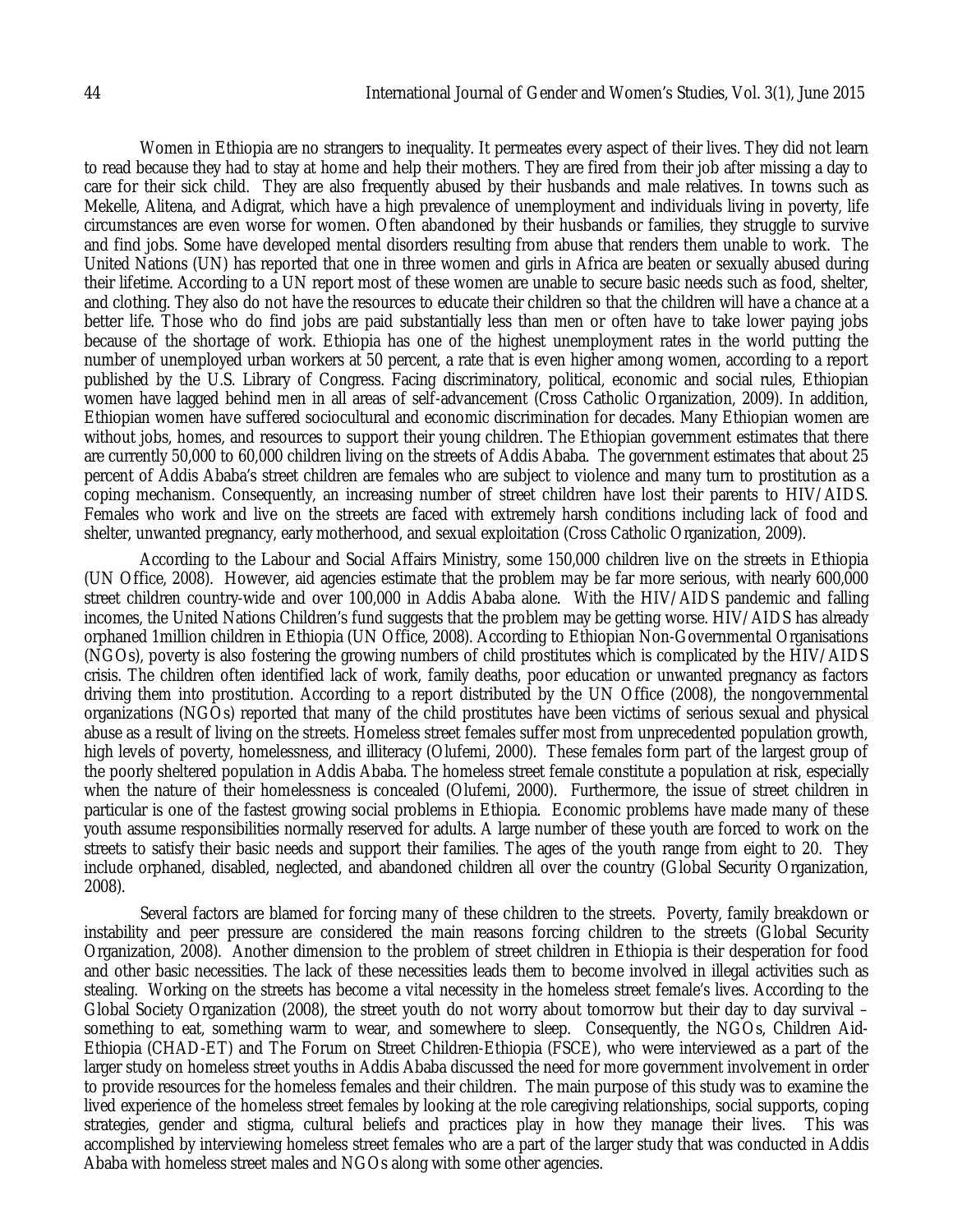This ethnographic approach was empowering in that it allowed the street female to have a voice in identifying their own strengths and proposing solutions to their problems. To this end, five interviews were conducted with homeless street females utilizing ethnographic methods, such as participant observations and semi-structured interviews. For this part of the study, only five homeless street females were interviewed to better understand their experience as homeless street youth. Due to the sensitive nature of the interview and the time required to conduct the interviews, the five homeless street females were interviewed by the researchers and an interpreter. The interviews were audio taped to provide verbatim transcripts for later analysis, and they were videotaped to document interactions with participants and accuracies for transcription purposes. It is believed that this research will significantly contribute to the growing body of knowledge focused on providing effective and culturally specific interventions to improve the homeless street children's living conditions. The findings of this study are to provide an understanding of what factors bring and keep children on the streets and how causal factors differ by gender. The findings are important in developing effective services for the homeless street female. This study is also significant in the development of services tailored to the particular needs of homeless street females, including community based prevention, street based health, and street child counseling and re-integration programs.

# **2. Methods**

This section details the methods used in the larger study, as well as those used in collecting, transcribing, analyzing, interpreting and reporting data. In the larger study, the researchers used a qualitative research approach that included field observations, semi-formal interviews with research participants, and with non-governmental organization (NGO) providers of services to street youths. A semi structured questionnaire was used to conduct this smaller part of the research with the five homeless street females observing the purpose of the study. The research team included two primary investigators who conducted the interviews of different groups on four different days of the week, at different locations and at different times with an Ethiopian interpreter. The locations and times were agreed upon by the participants and the interpreter. This was done to increase the variability in the composition of the final sample. The researchers systematically reviewed questions before each field visit, and discussed what was learned from the previous day. A qualitative research design was used for this particular study. Qualitative methods are useful tools when the research task involves generating meaning for the lived experiences of underrepresented groups (Creswell, 1998; Saleeby, 1994). Accordingly, understanding the meanings of the experiences of the homeless street females who participated in this study required the use of methods that would allow them to tell their stories. Therefore, the researchers approached the task of understanding the complexities of homelessness in the homeless street female in Ethiopia using ethnography. The use of the ethnographic approach was emphasized in this study of homeless street females to utilize their own point of view in an exploration of their concerns, attitudes, and personal experiences with caregiving relationships, social supports, coping strategies, gender and stigma, cultural beliefs and practices in how they manage their lives.

# **3. Sample Description**

Human subjects' approval was obtained for this study from the University's Institutional Review Board. The sample was composed of five homeless street females 18 to 23 years of age living on the street in Addis Ababa, Ethiopia. The participants were a sample of convenience. They were selected by the bilingual PhD student at Addis Ababa University who had agreed to not only work with the researchers in conducting this study but had also agreed to be the language interpreter for this study. The bilingual PhD student had also conducted qualitative research with the homeless street youth in Addis Ababa. Therefore, the interpreter was more familiar with this population given he too was from Addis Ababa and had conducted similar research on this population. He identified and recruited the homeless females who participated in this study. The researchers were taken by the interpreter to an agreed upon safe location in order to conduct interviews with the homeless street females. Participants were offered an Ethiopian currency stipend, \$50.00 Ethiopian Birr, as an incentive to participate in the research. Before beginning each interview, informed consent was explained to all participants by the researchers and then translated by the bilingual Ethiopian interpreter. The participants were then asked to sign an informed consent form which was written in English.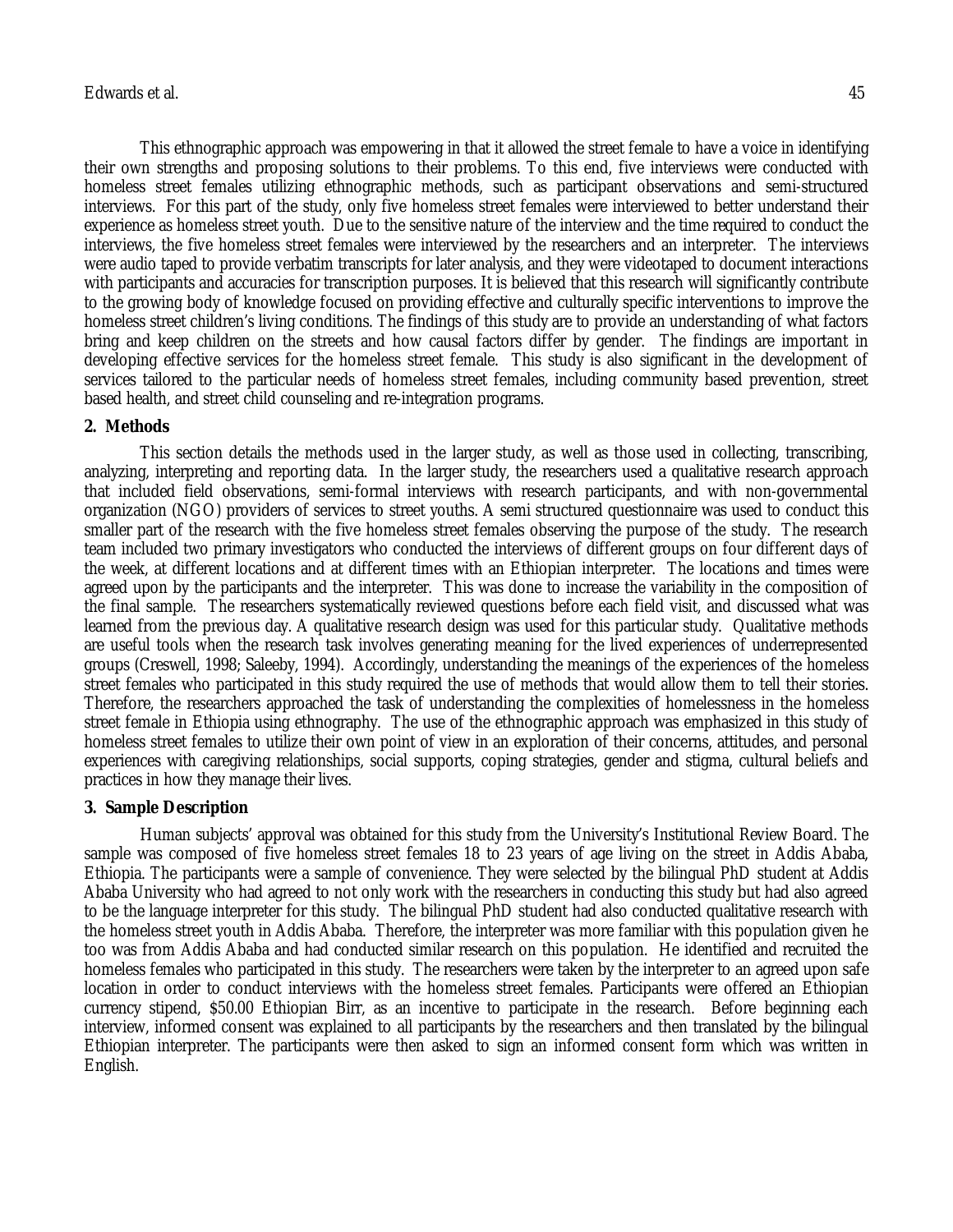None of the participants could read in English or speak in English so informed consent was read and explained to the interpreter who translated what was said by the researcher to the participants in Amharic, Ethiopia's official language. Each participant was asked by the interpreter in Amharic if they understood that they were agreeing to participate in the study. With respect to the specific aims of the present work, such an approach contributed to the researchers' analysis of their own experience as minority researchers conducting ethnographic research in Addis Ababa. Each of the researchers selectively attends to, interprets, and acts on their beliefs about themselves and the world around them, a concept embodied in the theory of social constructivist. Social constructivist focuses on how people construct meaning in their lives, emphasizing social meaning as generated through language, cultural beliefs, and social interactions (Gergen, 1994 as cited in Miley, O'Melia, & DuBois, 2009, p. 33). For instance, the use of the ethnographic approach was emphasized in this study of homeless street females to utilize the individual's point of view in an exploration of their concerns, attitudes, and personal experiences related to homelessness which is consistent with the social constructivist perspective. Similarly, cultural identity and social position influence the person you believe yourself to be and therefore the way you interpret the events in your life. Allowing the homeless street females the opportunity to tell their stories is empowering in that it gives the homeless street female a voice in identifying their own strengths and proposing solutions to their problems. This is exemplified in the social constructivist perspective where the telling of stories is significant in creating meaning and purpose in life. Narrative approaches use the individual's story to help them make sense of adversity and adapt positively to life events (Borden, 1992; Neimeyer & Stewart, 1996 as cited in Greene, 2007). Hence, stories constitute the basic structures all persons use to make sense of their lives, and understanding the homeless street females' narratives is fundamental to the practice of social work (Goldstein, 1988; Scott, 1989 as cited in Kilpatrick & Holland, 2009).

## **4. Data Collection**

Qualitative data was collected from five homeless street females utilizing a structured interview process where the participants were asked questions related to their perceptions about caregiving relationships, social supports, coping strategies, gender and stigma, and cultural beliefs and practices and the interpreter translated the researchers' questions and the participants' responses to each question. The questions selected for the interviews were based on the researchers obtaining feedback related to the females' perceptions of social supports, coping strategies, gender and stigma, cultural beliefs and practices, and caregiving relationships. Sample interview questions included the following: "Are girls on the street treated differently than boys?" "In what ways?"; "Give examples of how others have assisted you when you were in need." "Who were those that helped you?"; "Do you belong to a group on the street?" Give examples of how you assist others who are in need." and "Please describe a typical day for you?" The interviews were conducted utilizing one researcher per participant and the Ethiopian interpreter who translated the interview questions in Amharic for the participants and then translated the participants' responses in English. Each volunteer participant was audio and video taped to provide verbatim transcripts for later analysis. Data collection observations were also recorded and were considered during the data analysis. The taped recorded interviews were translated by the Ethiopian interpreter into English and transcribed by one of the researchers. To ensure the accuracy of the transcriptions, each transcription was checked against the video and audio tape by the researchers and the Ethiopian interpreter. If the researchers found any inaccuracies, the corrections were made, and the interview was entered into a qualitative data analysis program for the detection of themes related to caregiving relationships, social supports, coping strategies, gender and stigma, and cultural beliefs and practices. Completion of the transcripts of the data generation took two months. Copies of the transcripts were preserved on paper and on a computer hard drive. The paper copy is kept in a locked file cabinet in one of the researcher's office.

#### **5. Data Analysis**

Data analysis was facilitated through the use of NVIVO which is a software package for managing and analyzing qualitative data. This program provided the technological assistance necessary to thoroughly examine the content of the interviews so that the research could provide the most complete and accurate picture possible of the stories, themes and patterns that may emerge during the researchers' examination of the data. One of the basic tenets of the social constructivist approach is that there is no objective reality, no absolute truth that is independent of the knower (Sleeter & Grant, 1994). Based on this perspective, reality is the product of a social construction process formulated under the influence of cultural, historical, political, and economic conditions. Given that knowledge is socially constructed, it varies historically over time and differs across cultural groups that hold diverse beliefs about human development and nature (Lee & Greene, 1999). Therefore, reality is not discovered but created by individuals (Lee & Greene, 1999; Sleeter & Grant, 1994). This framework was chosen because the constructivist approach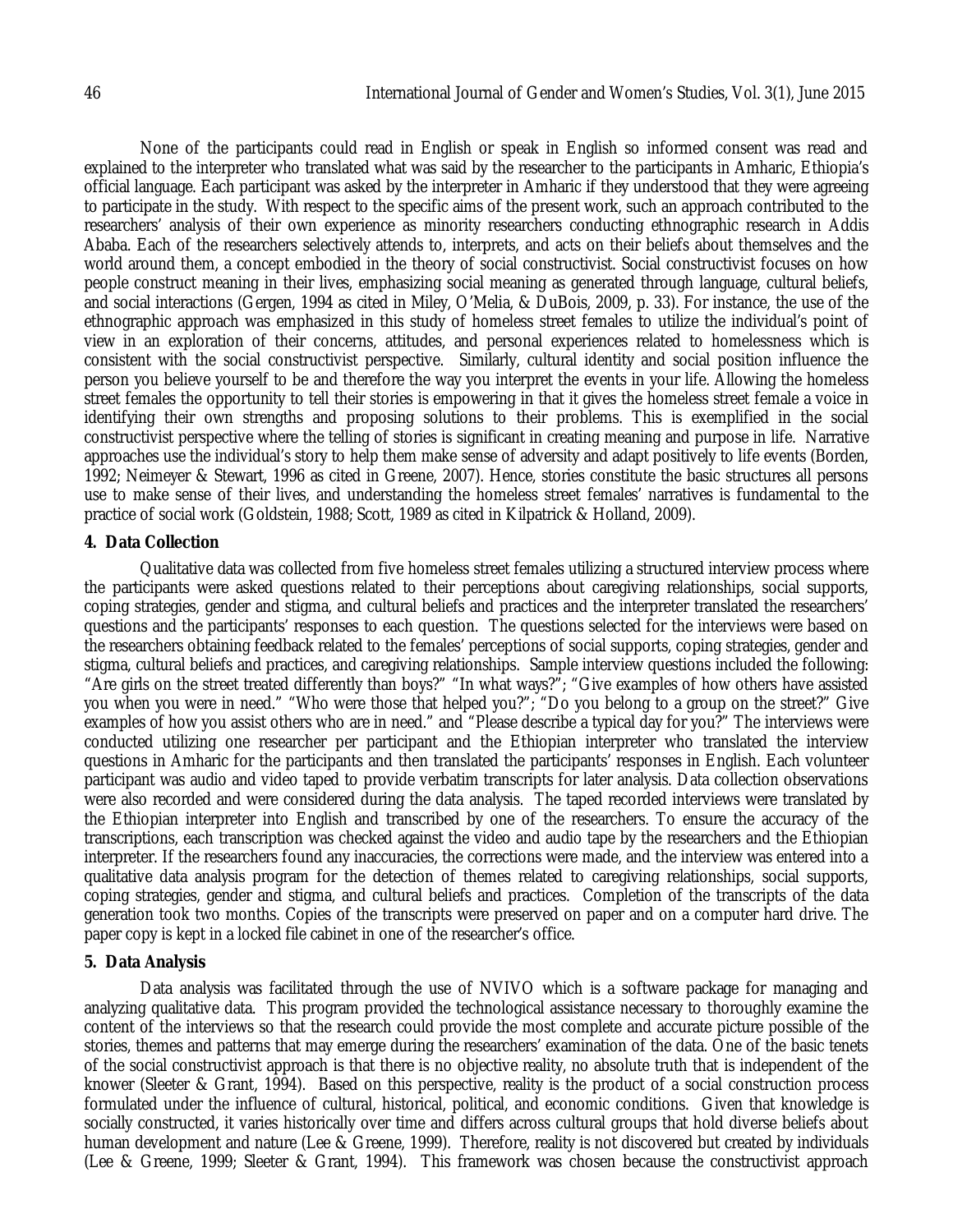decreases the possibility of the researchers reconstructing or deconstructing the participants' reality of their daily experiences of being homeless and of the unique barriers that went along with this status in Addis Ababa.

As this approach to research focuses on the cognitive schemas that allows study participants' experiences and actions to be socially constructed, it is relevant and suitable as a means of conceptualizing the research participants' personal stories, experiences, desires and their way of looking at living on the streets from their inside perspectives, impacted by the social and historical factors which are unique to them. This approach also promotes openness and tolerance that guided the researchers and team from data collection, through data analysis and interpretation. It permitted the participants' culture and the social context of the research participant's world view to influence the research process, the findings and the analysis. In sum, the researchers embraced this perspective because it gives the homeless street females the opportunity to tell their stories as they have socially constructed them in their own words, from their personal experiences and group experiences, while providing a strong rationale for analyzing the researchers own experiences in relation to how these affected their perception of the experiences of the participants in the larger study. With respect to the specific aims of the present work, such an approach contributed to the researchers' analysis of their own experience as minority researchers conducting ethnographic research in Addis Ababa. Each of the researchers selectively attends to, interprets, and acts on their beliefs about themselves and the world around them, a concept embodied in the theory of social constructivist.

## **6. Results**

Several themes emerged from the analysis of the researchers while conducting research among the homeless street females in Addis Ababa, Ethiopia. These are illustrated below. They are followed by illustrative quotes from the data analysis.

Themes Emerging from the Analysis of the Researchers' Data

The following eight main themes emerged from the interview data when analyzed using NVIVO.

#### Themes

## Reasons for Running Away to Addis Ababa

Most respondents stated that they had a conflict at home with a parent and/or step parent so they left their home to come to Addis Ababa to find work. "I don't exactly remember my age but guessing I was about 10 years old and there was a quarrel between my stepmother and me and that's why I started living on the streets. -" this came from the participants' interview discussions involving how the females ended up on the streets in Addis Ababa.

## Poverty

"I beg for money from people on the streets each day"- this came from the participants' interview discussions involving a description of a typical day for the homeless street female.

## Menial Jobs

The females also responded that they sometimes find menial jobs to do to earn money, such as selling tea on the streets and exchanging dollars for change so that people can ride the bus in town.

## Self Help

Another theme-"I belong to a group of females who live on the streets"- this came from the participants' responses to the following interview question, "Do you belong to a group on the street?" When the respondents were asked to give examples of how others have assisted them when they were in need, another theme emerged- "The other females in my group help me when she gets money she shares…If I am sick, the other girls will wash my clothes…If I am sick, the other girls will help me go to the clinic where the Sister will give me medical treatment if I am sick…We help each other by sharing food"- are examples of this content from the participants' interview discussions.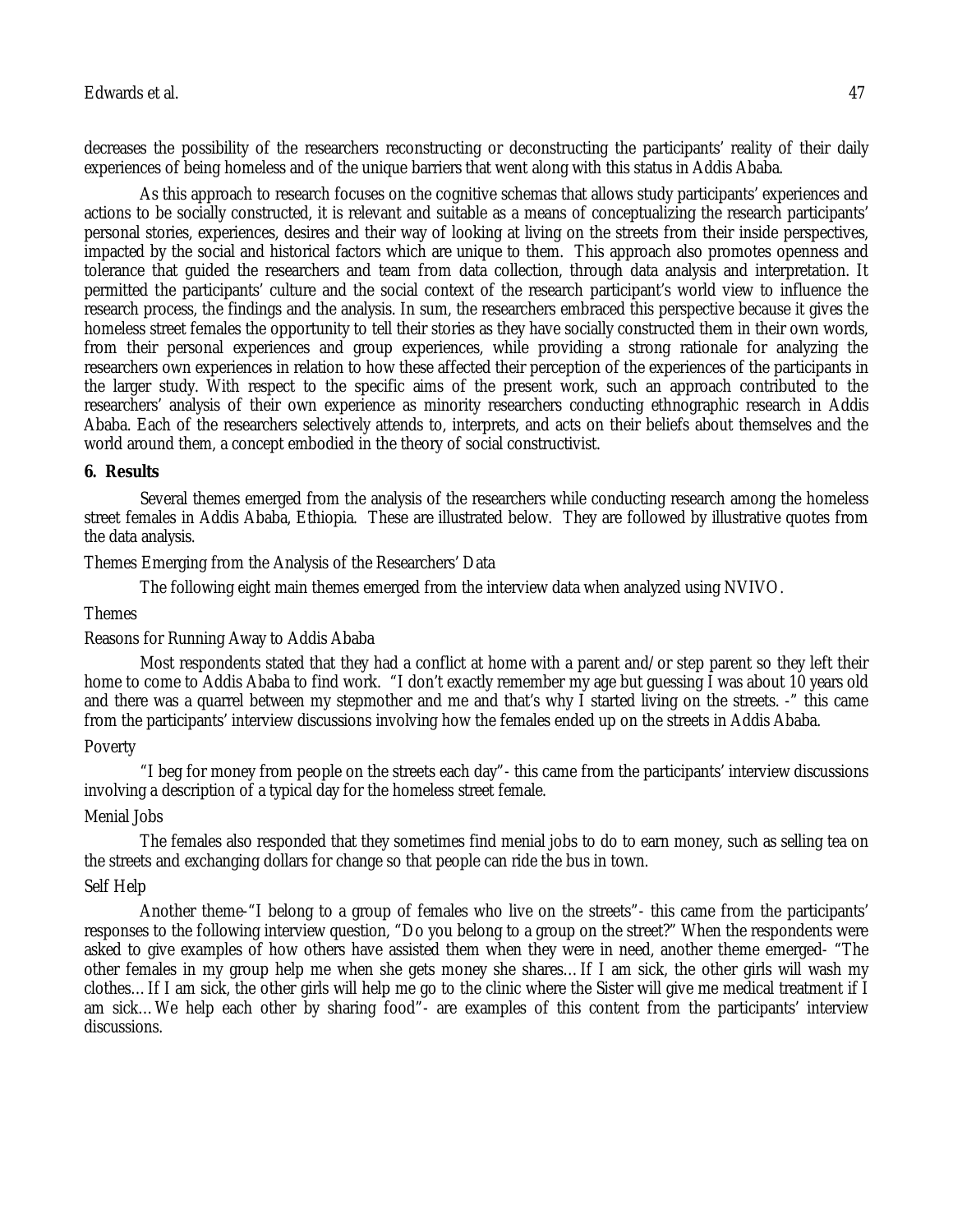# Co-occurring Theme

## Self help and Support System

Among the eight themes that emerged from the interview data, co-occurring themes also emerged. The following are co-occurring themes that emerged in relation to self help and a support system. "The other females in my group help me when she gets money she shares…If I am sick, the other girls will wash my clothes…If I am sick, the other girls will help me go to the clinic where the Sister will give me medical treatment if I am sick…We help each other by sharing food"- are examples of this content from the participants' interview discussions.

## Forgiveness

## People who Physically Hurt Me

The following theme also emerged from the interview data in relation to self forgiveness. Do you forgive others who have hurt you? One respondent stated that she forgave the two street boys who raped her. All respondents stated, "When they sleep in the dark areas of the street they get attacked and when they sleep in the light areas of the street the police chase them from their plastic homes".

## People who Emotionally Hurt Us

A fourth theme-"They hate us…Many people have an attitude toward us…" When the respondents were asked if they forgave others who hurt them, most respondents replied. "I have already forgiven those people who have hurt me"

#### Ridicule by Peers and Others

People say why don't you work rather than sit on the street... The community see me as useless"- are examples of the content that was discussed in the interview in response to the following question, "Are females living on the street treated differently than males? If so, explain in what ways?" Subtheme

#### Self Forgiveness

A fifth theme-"I am an Orthodox Christian and I pray"- emerged from the interview data in which the females were asked if they practiced a particular religion and if they were spiritual. In addition, most of the females stated that they slept around the church. Another theme-"I forgive myself for things I have done on the street"-came from the participants' response to the following question: "Do you forgive yourself for acts that you have committed?" The respondents also stated that when they commit a sinful act on the street they pray for forgiveness. A seventh theme that emerged from the interview data-"I have already forgiven those people who have hurt me"- came from the participants' response to the following question: "Do you forgive others who have hurt you?" One respondent stated that she forgave the two street boys who raped her. The final theme – "shelter, food"- came out in interview discussions as a response to the question, "What are the main issues that females who are homeless face?" As a result of living on the street, the respondents stated that when they sleep in the dark areas of the street they get attacked and when they sleep in the light areas of the street the police chase them from their plastic homes.

#### **7. Discussion**

The researchers found that the impact of migration, urbanization, and the significant rate of poverty were all factors that contributed to the high percentage of children living on the street, along with factors of abuse, and escape from child marriages. During the course of the data collection, the researchers found that there were many factors, such as dreaming about a brighter future in Addis Ababa, early marriage, unemployment, rural urban migration, death of one or both parents, the divorce of parents, and pregnancy out of wedlock that were the major reasons which drove the females to Addis Ababa. The researchers also found that homeless individuals face many challenges in their living condition; however, problems encountered by females are more serious than the rest of the homeless. Homeless females are vulnerable to more risks such as rape, physical abuse, and emotional abuse. If a single female is found among the homeless almost everybody demands sexual intercourse with her. Married females are also victimized. There is no protection at all for the homeless and if the female is not willing, she will be raped and the females suggested that no one cares about it. Usually homeless females use marriage as way out of this kind of danger. Marriage is seen as the only option for a female to reduce her challenges as being homeless. (Baynesagn, 2006). The homeless females discussed the fact that they did not receive any assistance from the various government bodies in Ethiopia.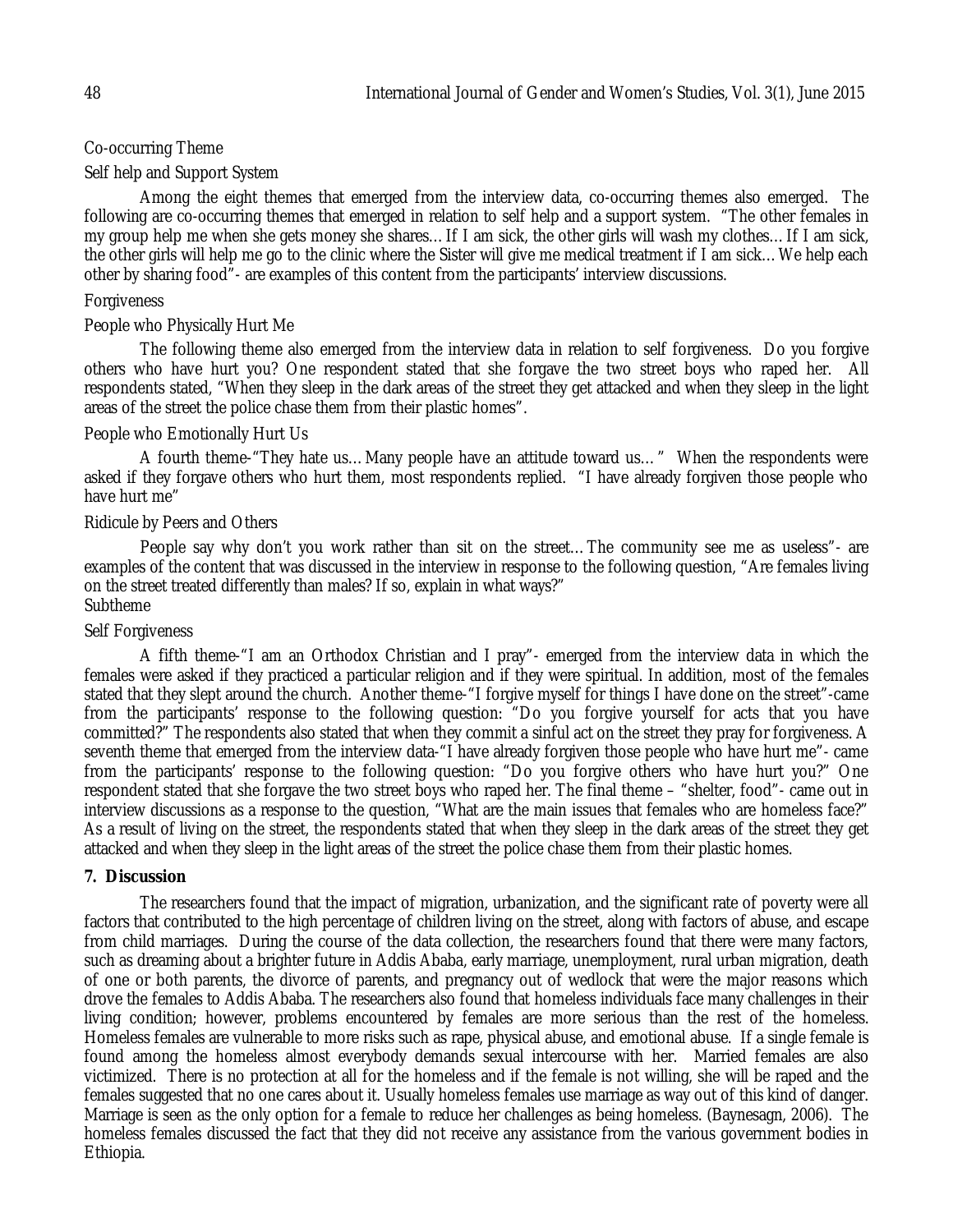# Edwards et al. 49

They did not even have access to low cost housing. In fact, they discussed how the government would load the homeless people on trucks and release them once they were out of the city of Addis Ababa. In addition, the researchers found that their "insider-outsider" collaboration helped to provide them with a more accurate representation of the problems with homeless street females. During the research some strengths of the homeless street female were discovered. The strengths consisted of the following: they were more than helpless victims and objects to be pitied, but they also possessed hopes, dreams for their future, and feelings of responsibility for each other. But these attributes did not diminish the harsh realities of the streets that females encounter almost on a daily basis. In summary, the main purpose of this study was to further examine the lived experience of the homeless street female by looking at the role caregiving relationships, social supports, coping strategies, gender and stigma, cultural beliefs and practices play in how they manage their lives. First, the homeless street females seemed to exemplify caregiving relationships in that they took care of each other when one of them was sick and if they could not care for the sick person they took them to the clinic where the Sister provided help to those who were destitute. Second, once the females became homeless they sought out other females so they could become a part of that group. The females discussed needing to belong to a group as a way to protect themselves from the possibility of being raped. Consequently, when the females were a part of a group, the group members helped each other and shared food, clothing and shelter made of plastic. Also the females helped those homeless females just coming to the streets find a boyfriend.

Having a boyfriend or husband is one way of reducing threats of physical and sexual abuse including rape. In addition, the homeless females discussed how they were treated differently than the boys by people in the community. The females expressed how the people in the community thought they should be working not sitting on the street begging and one female stated that she was referred to as something lower than the gutter by the people in the community. Although they were not treated any differently by the police, some of the females stated that they felt stigmatized by the people in the community particularly when they had children and were homeless on the street. They stated that the people would say to them, "You should be working not living on the streets with your children." Some of the homeless females interviewed began living on the streets as young as age ten. They left home due to a conflict with a parent and/or step parent, to look for work, and to go to school. Many of these females come from rural areas and they see Addis Ababa which is an urban area as an opportunity to live a prosperous life. Also, these females are often married with a husband and at least one child by the time they are sixteen. The girls reported that it was normal for girls to be married in Ethiopia at such a young age. The homeless females also discussed that they practice religion and are spiritual. The females stated that they were Orthodox Christians and they prayed constantly. The females in the study discussed how they lived by a church and went to the church to pray. Even though these females spend the day begging for money on the streets, they sometimes find menial jobs such as, selling tea on the streets and exchanging money for people on the streets to ride the buses as a way to survive. The females shared whatever money they received and helped each other. Despite the main issues, lack of food and shelter, the homeless females did not blame others for their plight. They only blamed themselves for their situation. According to the homeless females, the problem of homelessness happened to them as a result of personal fault and governmental fault, when the existing system fails to provide employment opportunities and housing. For instance, one respondent in the study stated that if she would have tolerated her stepmother, she would not be on the street even though she left home at the age of ten.

#### **8. Limitations & Future Research**

This study offers important contributions to the literature, however there are important limitations that affect external validity, particularly generalizability: (1) the small sample size and (2) all participants were Orthodox Christians. While this may have increased openness for the females to participate in the study and respond to the researchers' questions, it may have resulted in potential bias. Further, the convenience sampling employed in this study may have resulted in the selection of a specific subset of homeless street females and may not capture the extent of the diversity of the homeless street females' experiences. Problems which drive women to the street have not been fully studied, therefore there is a need for further research that might provide evidence that will lead to the development of culturally specific interventions to assist homeless females who are at risk for mental illness and health related issues.